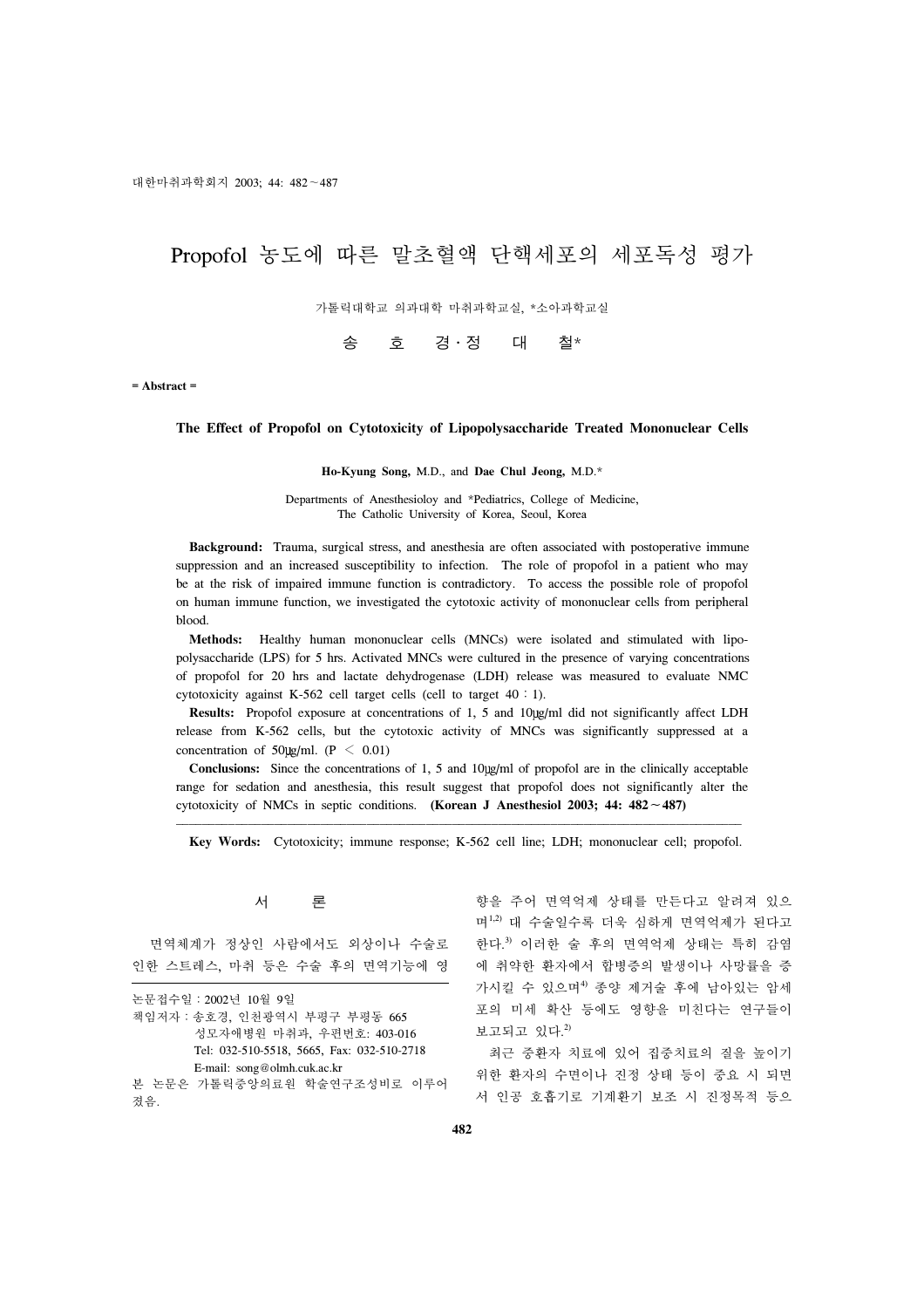로 정맥마취제인 propofol이나 진정제인 midazolam 을 투여하는 경우가 많아지고 있다. 그러나 수술 전 후의 여러 가지 원인들로 면역기능에 이상이 와 있 는 상태의 환자들에게 중환자실에서의 치료는 더욱 감염으로 인한 질환의 예후에 대해 재고를 해야 하 는 상황이 되었다. 즉 마취제나 수술의 스트레스는 natural killer (NK) 세포의 세포 독성, 림프구의 반응, 단핵세포의 포식작용이 억제되는 결과를 가져와 병 원감염의 위험성이 그만큼 높아지기 때문이다. 이미 일반적인 흡입마취제와 ketamine, midazolam 등은 염 증세포에서 유리되는 cytokine을 억제하거나 방해하 여 술 후 감염을 증가시키는 등 회복에 나쁜 영향을 준다고 보고되고 있다. 5) 그러나 최근 관심을 받고 있는 propofol이 면역기능에 미치는 영향은 논란이 여지가 많으며 아직 확실히 정의되어 진 바가 없다. 즉, propofol이 호중구의 기능을 방해하며, 6-8) cytokine 유리에도 영향을 주지만, 9) 다른 마취제들과 비교하 면 면역기능에 미치는 영향이 적다고 보고되고 있 다. 10-12) 그러나 수술을 위한 단시간의 투여가 아니라 중환자실의 집중치료를 위한 진정목적으로 장시간 동안 propofol에 노출될 경우 특히 이미 패혈증 등의 면역체계에 이상이 일어난 경우에 propofol이 면역 기능을 어떻게 변화시키는지에 대해서는 아직 보고 된 바 없다. 저자들은 전신적으로 심한 염증반응이 일어난 다음에도 propofol이 말초혈액 내 단핵세포의 세포독성을 변화시켜 면역 억제를 초래하는지를 알 아보기 위해 실험적으로 lipopolysaccharide (LPS)을 이용하여 패혈증 상태와 유사한 환경에서 단핵세포 를 배양한 다음 표적세포인 K-562에서 유리되는 LDH (lactate dehydrogenase)를 측정하여 검토하여 보 았다.

#### 대상 및 방법

#### 세포분리

 가톨릭 중앙의료원 임상연구 관리규정을 준수하여 미국 마취과학회 신체등급 분류 1, 2에 속하는 건강 한 성인 남녀 10명으로부터 25 ml의 정맥혈을 헤파 린 튜브에 채취하여 동량의 phosphate buffered saline (PBS)을 혼합한 후 다시 동량의 histopaque를 혼합, Ficoll-Hypaque density gradient centrifugation 방법으로 단핵세포만을 분리하였다. 분리된 단핵세포들은 PBS 로 2번 세척한 후, 다시 조직배양액으로 한번 더 세 척하여 trypan blue dye exclusion test로 viability와 함 께 세포 수를 세어서 약 3 - 4 × 10<sup>7</sup> cells/ml 정도 의 단핵세포를 준비 할 수 있었다. 조직배양액은 10% heat-inactivated fetal bovine serum (FBS, GibcoBRL, NY, USA) 2 mM L-glutinine, 100 U/ml streptomycin 이 포함된 RPMI 1640 배양액(RPMI 1640, Gibco-BRL)으로 phenol red와 sodium bicarbonate가 들어 있 지 않은 것을 선택하여 이용하였다.

# 단핵세포에 대한 **LPS**와 **propofol** 처리

 준비된 단핵구는 패혈증에서의 Effector cell로서 최대 세포독성효과(full activation for cytotoxicity)를 얻기 위해 자극제인 LPS(lipopolysaccaride, serotype: E.coli 055: B5, Sigma Co., St. Louis, MO, USA)을 1 g/ml의 농도로 혼합한 배양액에서 5시간 동안 5% CO<sub>2</sub> 가 포함된 온도 37°C, 습도 90%의 공기에서 배 양하였다. 이후 이를 원심 분리하여 단핵세포만을 분리, 세척한 후 다시 배양하였는데 이때 propofol이 단 핵세포의 세포독성 능력을 변화시키는지 볼 수 있도록 대조군은 배양액만으로, 실험군은 배양액에 1ug/ml, 5 g/ml, 10 g/ml와 50 g/ml의 농도로 propofol을 배 양액에 혼합하여 다시 20시간동안 배양하였다.

# 세포주 준비

 단핵세포의 표적세포(target cell)로는 erythroleukemic cell line인 K-562 세포주(ATCC, Rockville, MO, USA)을 이용하였다. 액화질소에 냉동되어 있던 세 포는 37℃의 물에 중탕으로 녹인 후, 배양액을 혼합 하여 원심분리하고 trypan blue dye exclusion test로 viability와 함께 세포 수를 세어서 역시 단핵세포 배 양 시와 같은 RPMI 배양액, 같은 조건에서 배양하 였고, 25 culture flask를 사용하였으며, 배양액을 3일 에 한 번씩 교환하였다. 실험 전에 다시 trypan blue dye exclusion test를 하여 세포 수를 확인하여 실험 에 충분한 양으로 배양이 되었는지를 확인하고 사용 하였다.

#### **LDH release cytotoxic assay**

 단핵세포의 세포독성에 propofol이 영향을 미치는 지는 단핵세포의 공격으로 죽은 K-562 세포로부터 상층액에 유리된 LDH를 modified lactate dehydro-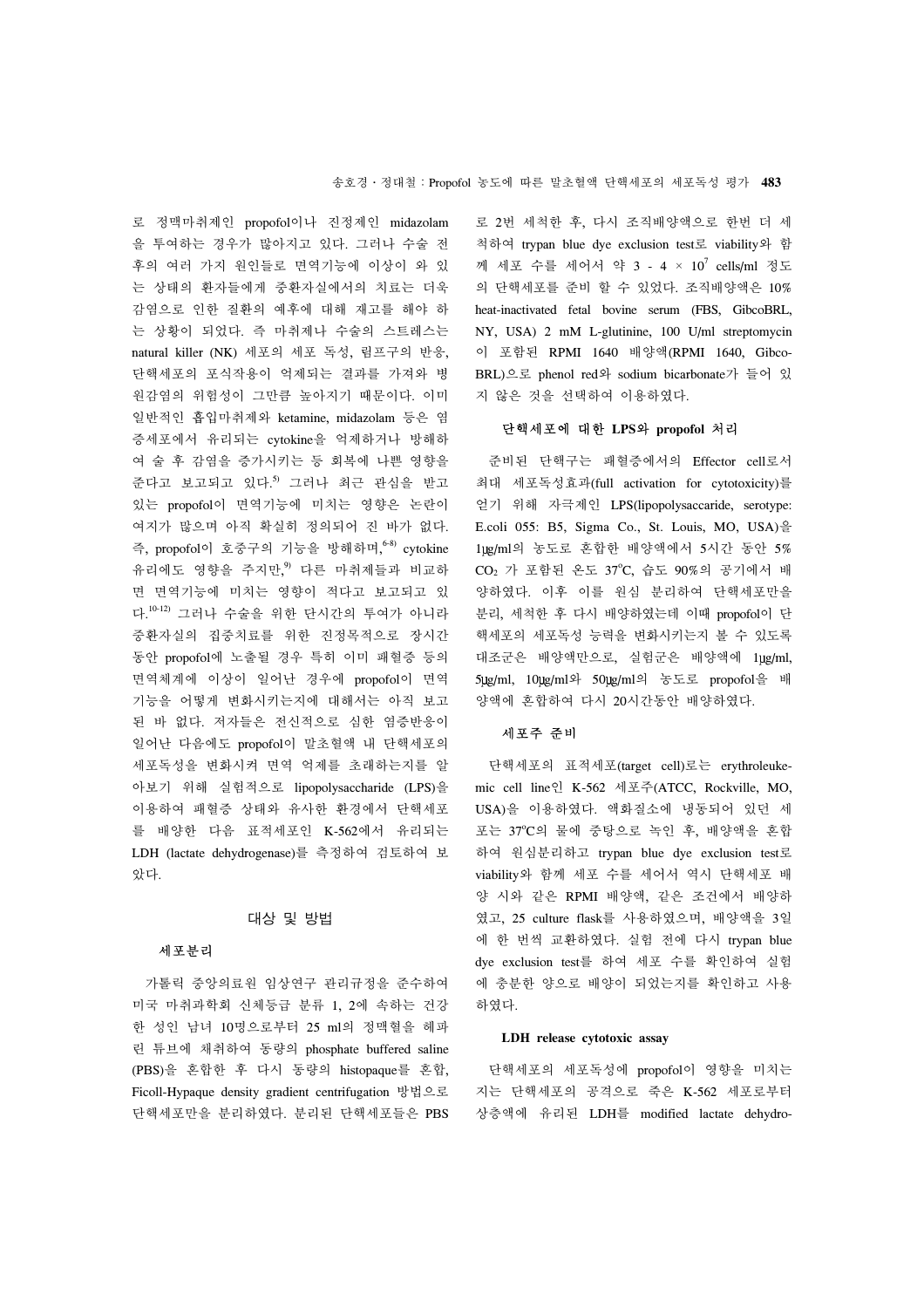#### **484** 대한마취과학회지:제 44 권 제 4 호 2003

genase (LDH) release assay를 이용하여 측정하였다. 96-hole well U-bottom culture plate에 K-562를 1 × 10<sup>4</sup>/100 ll 되도록 세포 수를 조정하여 단핵세포 4× 10<sup>5</sup>/100 와 함께(cell to target 40:1) triplicate well 에 넣어 5% CO<sub>2</sub>가 포함된 습도 90%, 37°C의 공기 에서 4시간동안 반응시켰다. 같은 방법으로 spontaneous LDH 측정을 위한 well에는 배양액을 첨가하 고 maximum LDH well에는 triton X-100 용액을 첨가 하여 배양하였다. 이후 원심 분리하여 상층액 100 l 만을 채취하여 ELISA (microtiter plate reader, Roche, Mannheim, Germany)를 이용한 LDH release assay를 하였는데 우선 시약(LDH substrate mixture)을 100ul 첨가하고 빛을 차단한 상태에의 실온(15-25o C)에서 30분 반응시킨 후, stop solution인 1N HCl 50 l로 반응을 중지시켜 490-492 nm의 흡광도에서 측정하였다. 독성의 백분율(% of cytotoxicity)은 각각 의 배양액으로부터 유리된 LDH로 다음과 같은 공식 을 이용하였다.

% of cytotoxicity =

$$
\begin{array}{c|c|c} \text{LDH}_{experimental} & - \text{LDH}_{effector} & \text{cls} & - \text{LDH}_{spotaneous} \\ \hline & & & & \\ \hline & & & & \\ \hline & & \text{LDH}_{maximal} & - \text{LDH}_{spontaneous} & \end{array} \times 100
$$

 The LDH release activity resulting from cells at each defined concentration of propofol

 LDHexperimental: resulting from coculture of effector cells and target cells

 LDHeffector cells: resulting from separately cultured effector cells

 LDHspontaneous: resulting from separate cultures of K-562 cells (low control)

 LDHmaximal: resulting from total lysis of K-562 cells by triton X-100 (high control)

 모든 측정치는 평균 ± 표준편차로 표시하였고 통 계처리는 Sigma-Stat (Version 2.03, SPSS, USA)을 사 용하였다. 통계 방법으로 one way analysis of variance 를 이용하였으며 대조군과의 다중비교는 Dunnett's 방 법으로 하고 P값이 0.05 미만인 경우를 통계학적으 로 유의하다고 판정하였다.

결 과



**Fig. 1.** The percentage of cytotoxicity of LPS-treated MNC against K-562 cells at different concentrations of propofol. Cytotoxic activity was significantly decreased by the addition of propofol 50 ug/ml in the culture media. Control, no drug added. Values are mean  $\pm$  SD. \*P  $\leq$ 

 LPS로 자극된 단핵세포가 공격하는 표적세포로서 이용된 K-562세포로부터 유리된 LDH로 계산된 세 포독성은 군간 차이를 보였으며(P = 0.004), 각각의 배양액에 첨가된 propofol의 농도에 따라서 1ug/ml 에서는 40.0 ± 9.9%,  $5 \mu g / m$ 에서는 28.5 ± 9.9%, 10 g/ml에서는 27.4 ± 13.1%의 세포독성을 보여 대 조군의 29.2 ± 11.1%와 차이를 보이지 않았으나, 50 g/ml의 고농도에서는 12.8 ± 11.5%로 유의하게 세포독성이 감소함을 볼 수 있었다(P < 0.05)(Fig. 1).

고 찰

 수술이나 마취로 인한 술 후 면역기능의 저하는 환자의 예후에 영향을 주는 중요한 인자중의 하나로 특히 면역기능에 이상이 와 있다고 할 수 있는 악성 종양, 면역에 영향을 주는 약물의 투여, 패혈증 등의 상태에서는 면역 방어기전에 관여하는 단핵세포, 림 프구 등의 적절한 반응을 기대하기 어렵다고 볼 수 있다.<sup>2,5)</sup> 본 연구에서는 LPS를 이용한 실험적인 패혈 증 상태에서 사람의 단핵세포가 propofol에 장시간 노출되었을 때 세포독성에 영향을 받는지를 알아보 았는데 K-562 세포로부터 유리된 상층액의 LDH로 세포독성을 평가해 본 결과, propofol의 임상적인 허 용농도에서 본 실험에서의 배양 시간인 20시간까지 는 단핵세포의 세포독성에 영향을 미치지 않는다는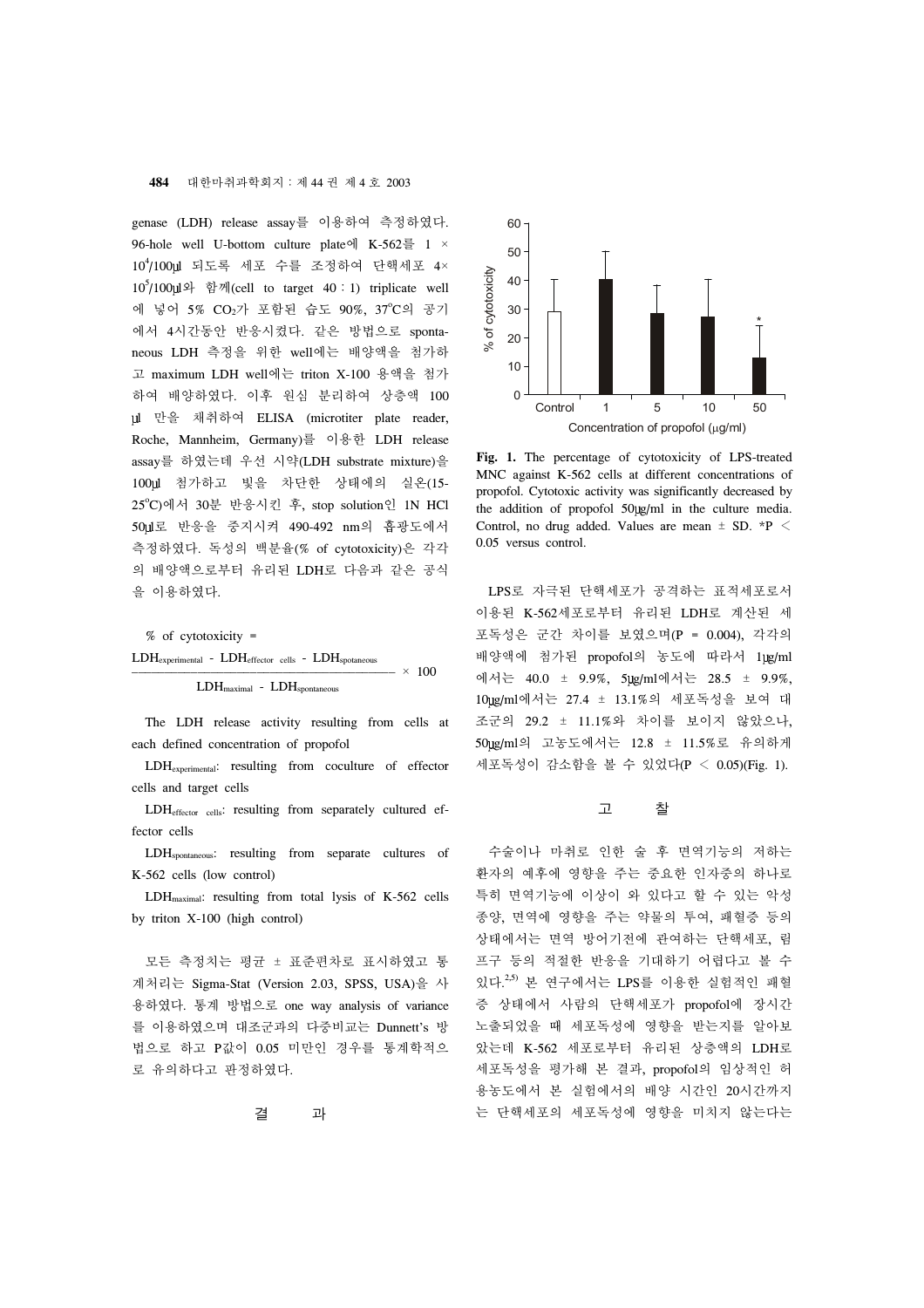것을 알 수 있었다.

 임상적으로 대부분의 마취제는 면역 기능을 억제 한다고 보고되어 왔다. 전신 마취제로서 가장 많이 선택되는 흡입마취제는 말초 혈액 단핵세포의 cytokine의 유리를 억제하는데<sup>13)</sup> 특히 sevoflurane 마취 시 isoflurane이나 enflurane 마취에 비해 cytokine 유 리가 더욱 억제된다고 한다. 5) 정맥으로 투여되는 midazolam도(0.08 mg/kg) LPS에 의하여 자극된 단핵 세포에서 유리되는 cytokine의 생성을 방해하며, 14) Ketamine 역시 LPS가 투여 된 실험동물에서 대식세 포에서의 TNF-α 유리를 억제한다고 하였다.<sup>15)</sup> Etomidate는 실험적으로는 T 림프구 억제를 보이지 않 으나 생체 내에서는 임상 농도에서 면역기능의 억제 가 일어나므로 중환자치료에 있어 사망률을 높이는 요인이 될 수 있다고 하며16) 그 외 thiopentone을 비 롯한 barbiturate는 신경외과 환자들에게 자주 쓰이는 약이지만 역시 골수의 기능과 림프구 억제를 일으켜 감염에 대한 저항을 떨어뜨린다 하였다. 17,18) Opioid 의 경우 morphine은 동물실험에서는 대식작용을 방 해하여 감염을 증가시키고<sup>19)</sup> 일시적으로 세포독성을 감소시킨다고 하는데20) fentanyl의 경우만 사람에게 지속적으로 주사해도 오히려 NK세포의 세포독성을 증가시킬 수 있었다는 보고도 있었다.<sup>21)</sup>

 Propofol은 지질용해도가 높고 배설반감기가 짧으 며, 비활성 대사 산물을 생성하는 약동학적 특성 때 문에 외래마취 도입과 유지에 많이 이용하고 있 다. 22) 또한 propofol은 실험적으로도 항 산화(antioxidant) 효과가 있는 것으로 알려져 있어 지질 과산 화물(lipid peroxide)형성을 억제하기도 하고 생체 내 항 산화 물질인 glutathione을 보강하므로 뇌, 심혈관 질환 등의 산화성 스트레스 위험이 높은 경우 유용 하다고 한다. 23) 최근에는 중환자실에서 진정을 위해 midazolam과 함께 오랜 시간동안 투여되는 경우가 많이 있는데 이때 감염에 대한 신체 방어에 어떤 영 향을 미치는지에 대해서는 주로 cytokine에 대한 보 고가 많았다. Propofol이 midazolam과 마찬가지로 호 중구의 기능을 억제하고 cytokine 유리를 감소시켜<sup>9)</sup> 수술 후 면역억제 상태를 더욱 악화시킨다는 보고 가6-8) 있지만 대부분 술 후 면역 억제에 다른 마취제 들에 비해 덜 영향을 준다는 보고들이 많다. 즉, propofol은 T 림프구의 작용을 억제하지 않으며<sup>24)</sup> 염 증반응 등에 의한 림프구 증식에도 영향을 주지 않

는다고 하여 면역기능이 이미 떨어져 있는 환자가 장시간 수술을 받거나 중환자실에서의 호흡기 치료 가 필요할 때 진정을 위한 보조요법으로 추천하기도 한다. 10,25) Propofol은 일반적인 마취 시 도달할 수 있 는 농도인 10 lg/ml에서 정상인의 단핵세포를 배양 했을 경우 대조군에 비해 helper T 세포의 면역기능 을 향상시켰고, 11) thiopental, methohexital, etomidate 등은 세포분열 촉진물질에 의해 T 림프구의 증식이 감소되는데 반해, propofol은 별 영향이 없었다고 한 다. 10) 임상적으로도 종양 제거술을 위해 propofol로 마취한 경우는 NK 세포의 세포독성을 증가시켜 전 이의 가능성이 높은 환자에서 유리하다는 보고도 있 다. 12) 또한 propofol, sufentanil로 마취한 담낭절제술 환자에서는 혈 중 cytokine의 증가를 볼 수 없었던 $^{26}$ 반면, isoflurane으로 마취한 환자들에 비해 항 염증 성 cytokine인 IL-10은 의미 있게 상승하였다고 하였 다. 27) 특히 실험적으로는 LPS를 이용하여 패혈증 상 태를 만든 쥐에서 조기에 propofol을 투여할 경우 더 사망율이 낮았다는 보고까지도 있어28) 다른 마취제 와는 달리 propofol은 수술 후의 면역기능에 이로운 면이 있는 것으로 보이는데 본 연구에서도 패혈증 상태에서도 propofol의 임상 마취 농도라 할 수 있는 10 g/ml에서 20시간까지는 단핵세포의 세포독성이 정상과 같은 정도로 유지되는 것을 볼 수 있어 임상 적으로 진정 상태의 유지와 같이 비교적 장시간의 투여가 필요할 때 유리할 것으로 보인다.

 K-562 세포주(erythroleukemia cell line)는 사람의 NK세포의 표적세포로 여러 연구에서 세포매개 세포 독성(cell-mediated cytotoxicity)을 검토하는데 가장 많 이 이용되는 세포로서<sup>29)</sup> 세포독성을 측정하기 위해서 는 대부분 51Cr을 측정하지만 본 연구에서는 K-562로 부터 유리된 LDH를 측정하였다. LDH는 세포질에 있는 비교적 안정적인 효소로서 원형질막이 파괴되 면 즉시 세포배양액 상층액에 유리된다. 실험적으로 상층액에서의 세포독성을 탐지하는 키트(ELISA)를 이용하여 쉽게 알아낼 수 있어 주로 세포독성 T 림 프구, NK 세포, 단핵세포, 항체의존성 세포독성, 어 떤 유해물질의 세포독성 가능성 등을 탐지하는데 이 용한다.

 저자들은 NK 세포를 따로 분리하지 않고 LDH를 측정하였는데 이는 NK 세포와 NK 유사세포를 포함 하는 단핵세포와 림프구가 일단 LPS로 자극된 이후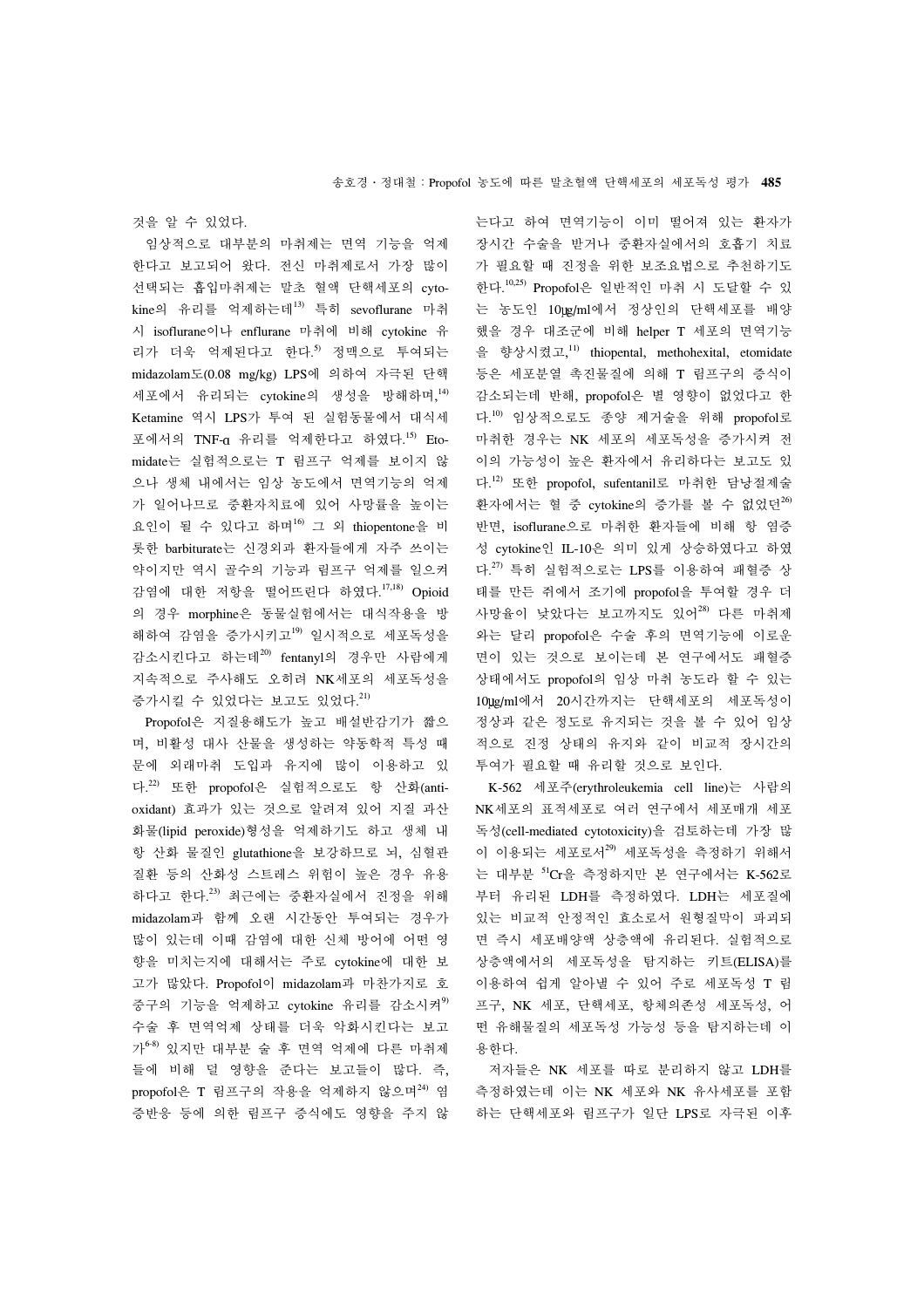세포분리 중 손실되거나 또 다른 의도하지 않은 자 극으로 다시 활성화되는 것을 막아 결과에 영향을 주는 문제를 배제하기 위함이었다. 5) 이는 오히려 정 상인의 단핵세포에 실험과정에서 생길 수 있는 여러 가지 조건들 중 결과에 영향을 줄 수 있는 다른 약 물이나 질병 등에 의한 인자들의 영향을 최소화고 오직 실험 조건을 국한시켜 패혈증 상태에서의 propofol이 단핵세포의 세포 독성에 미치는 영향을 검토하려는 목적이 있었다.

 패혈증에 빠진 중환자들은 술 후 통증이나 불안 외에 패혈증에 대한 신체 반응만으로도 높은 스트레 스를 받게 된다. 이러한 환자들의 치료에 있어 중요 한 과정 중의 하나는 적절한 진정이다. 패혈증의 환 자치료에 있어 어느 정도의 진정은 받아들여지고 있 으나 아직 어떤 약이 안전한지에 대해서 정확한 보 고는 없다. 그러므로 propofol은 이러한 환자들에게 서 면역기능에 영향을 주지 않는 이점이 있다고 할 수 있겠다. 본 연구에서 Salo 등이<sup>11)</sup> 제시한 임상농 도 10ug/ml에서는 세포독성에 영향을 받지 않았으 나 50µg/ml의 고농도에서만 세포독성이 크게 감소 함을 알 수 있어 이는 임상적인 농도, 특히 진정을 위한 낮은 농도에서는 적어도 20시간까지는 단핵세 포의 면역기능에 영향을 받지 않는다고 추정할 수 있었다.

# 참 고 문 헌

- 1. Moudgil GC: Update on anaesthesia and the immune response. Can Anaesth Soc J 1986; 33: S54-60.
- 2. Stevenson GW, Hall SC, Rudnick S, Seleny FL, Stevenson HC: The effect of anesthetic agents on the human immune response. Anesthesiology 1990; 72: 542-52.
- 3. Koenig A, Koenig UD, Heicappel R, Stoeckel H: Differences in lymphocyte mitogenic stimulation pattern depending on anaesthesia and operative trauma: l. Halothane-nitrous oxide anaesthesia. Eur J Anaesthesiol 1987; 4: 17-24.
- 4. Debets JM, Kampmeijer R, van der Linden MP, Buurman WA, van der Linden CJ: Plasma tumor necrosis factor and mortality in critically ill septic patients. Crit Care Med 1989; 17: 489-94.
- 5. Mitsuhata H, Shimizu R, Yokoyama MM: Suppressive effects of volatile anesthetics on cytokine

release in human peripheral blood mononuclear cells. Int J Immunopharmac 1995; 17: 529-34.

- 6. Heine J, Leuwer M, Scheinichen D, Arsenniv L, Jeager K, Piepenbrock S: Flow cytometry evaluation of the in vitro influence of four iv anesthetics on respiratory burst of neutrophils. Br J Anaesth 1996; 77: 387-92.
- 7. O'Donnell NG, McSharry CP, Wilkinson PC, Axbury AJ: Comparison of the inhibitory effects of propofol, thiopentone and midazolam on neutrophil polarization in vitro in the presence or absence of human serum albumin. Br J Anaesth 1992; 69: 70-4.
- 8. Jensen AG, Dahlgren C, Eintrei C: Propofol decrease random and chemotactic stimulated locomotion of human neutrophils in vitro. Br J Anaesth 1993; 70: 99-100.
- 9. Galley HF, Dubbels AM, Webster NR: The effect of midazolam and propofol on interleukin-8 from human polymorphonuclear leukocytes. Anesth Analg 1998; 86: 1289-93.
- 10. Delvin EG, Clarke RSJ, Mirakhur K, McNeill TA: Effect of four iv induction agents on T-lymphocyte proliferations to PHA in vitro. Br J Anaesth 1994; 73: 315-7.
- 11. Salo M, Pirttikangas CO, Pulkki K: Effects of propofol emusion and thiopentone on T helper cell type-1/ type-2 balance in vitro. Anaesthesia 1997; 52: 341-4.
- 12. Richardson PSR, Cooke K, Gerrish P, Rees KC, Rennie IG: Natural killer and lymphokine activated cytotoxicity following anaesthesia in patients with uveal malignant mealnoma. Melanoma Res 1997; 7: 129-37.
- 13. Akiyoshi T, Koba F, Arinaga S, Miyazaki S, Wada T, Tsuji H: Impaired production of interleukin-2 after surgery. Clin Exp Immun 1985; 59: 45-9.
- 14. Taupin V, Jayais P, Desamps-Latscha B, Cazalaa JB, Barrier G, Bach JF, et al: Benzodiazepine anesthesia in humans modulates the interleukin-1 $\beta$ , tumor necrosis factor-a and interleukin-6 response of blood monocytes. J Neuroimmun 1991; 35: 13-9.
- 15. Takenaka I, Ogata M, Koga K, Matsumoto T, Shigematsu A: Ketamine suppresses endotoxin-induced tumor necrosis factor alpha production in mice. Anesthesiology 1994; 80: 402-8.
- 16. Ledingham ImcA, Watt I: Influence of sedation on mortality in critically ill multiple trauma victims. Lancet 1983; 1: 1279.
- 17. MaCallum D: Anesthetics and the immune response. Anesthesia 1985; 40: 589-91.